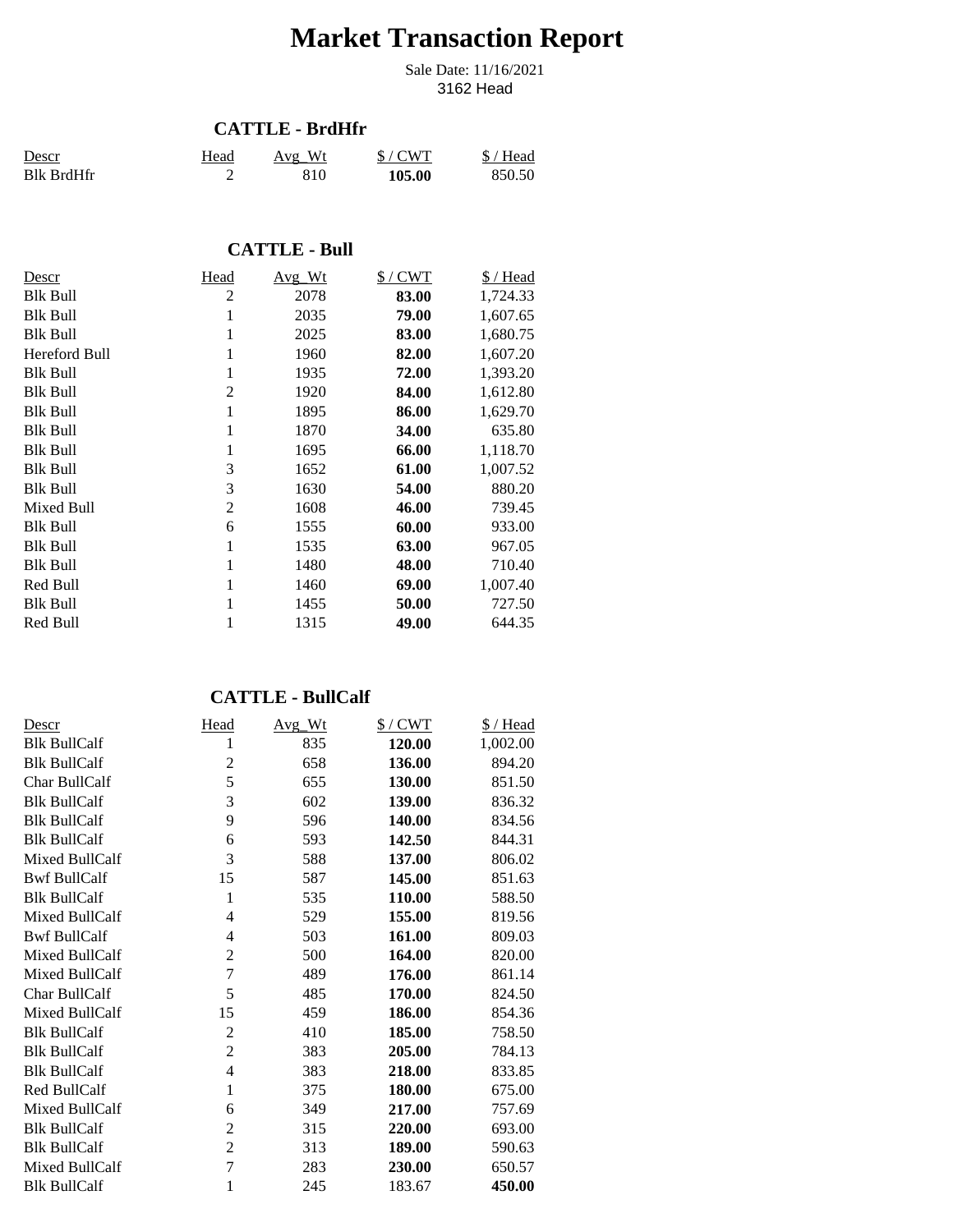| <b>Blk BullCalf</b> | 153 | 213.11 | 325.00 |
|---------------------|-----|--------|--------|
| <b>Blk BullCalf</b> | 85  | 276.47 | 235.00 |
| <b>Blk BullCalf</b> | 80  | 375.00 | 300.00 |

#### **CATTLE - Cow**

| Descr          | Head           | Avg Wt       | $$/$ CWT | \$/Head  |
|----------------|----------------|--------------|----------|----------|
| <b>Blk Cow</b> | $\overline{c}$ | 1738         | 72.00    | 1,251.00 |
| <b>Blk Cow</b> | $\mathbf{1}$   | 1530         | 61.00    | 933.30   |
| <b>Blk Cow</b> | $\mathbf{1}$   | 1525         | 51.00    | 777.75   |
| <b>Blk Cow</b> | $\mathbf{1}$   | 1515         | 54.00    | 818.10   |
| <b>Blk Cow</b> | $\overline{c}$ | 1465         | 54.00    | 791.10   |
| <b>Blk Cow</b> | $\mathbf{1}$   | 1435         | 57.00    | 817.95   |
| <b>Blk Cow</b> | $\mathbf{1}$   | 1435         | 59.00    | 846.65   |
| <b>Blk Cow</b> | $\mathbf{1}$   | 1420         | 23.00    | 326.60   |
| <b>Blk Cow</b> | $\mathbf{1}$   | 1415         | 102.47   | 1,450.00 |
| Red Cow        | $\mathbf{1}$   | 1415         | 59.00    | 834.85   |
| Mixed Cow      | $\overline{c}$ | 1405         | 96.09    | 1,350.00 |
| <b>Bwf Cow</b> | $\mathbf{1}$   | 1385         | 60.00    | 831.00   |
| <b>Blk Cow</b> | $\mathbf{1}$   | 1385         | 60.00    | 831.00   |
| Dairy Cow      | $\mathbf{1}$   | 1385         | 53.00    | 734.05   |
| <b>Blk Cow</b> | $\mathbf{1}$   | 1380         | 30.00    | 414.00   |
| <b>Blk Cow</b> | $\mathbf{1}$   | 1380         | 65.00    | 897.00   |
| Red Cow        | $\mathbf{1}$   | 1375         | 58.18    | 800.00   |
| Mixed Cow      | 3              | 1372         | 59.00    | 809.28   |
| Mixed Cow      | 3              | 1372         | 71.00    | 973.88   |
| <b>Blk Cow</b> | $\mathbf{1}$   | 1365         | 64.00    | 873.60   |
| <b>Blk Cow</b> | $\mathbf{1}$   | 1365         | 57.00    | 778.05   |
| <b>Blk Cow</b> | $\mathbf{1}$   | 1360         | 61.00    | 829.60   |
| <b>Blk Cow</b> | $\mathbf{1}$   | 1350         | 65.00    | 877.50   |
| Mixed Cow      | $\overline{c}$ | 1348         | 62.00    | 835.45   |
| <b>Blk Cow</b> | $\overline{c}$ |              | 54.00    |          |
| <b>Blk Cow</b> | 6              | 1335<br>1335 |          | 720.90   |
|                | 3              |              | 71.91    | 960.00   |
| Mixed Cow      |                | 1327         | 62.00    | 822.53   |
| <b>Blk Cow</b> | $\mathbf{1}$   | 1325         | 60.00    | 795.00   |
| <b>Blk Cow</b> | 6              | 1324         | 71.74    | 950.00   |
| <b>Blk Cow</b> | 11             | 1318         | 63.34    | 835.00   |
| Mixed Cow      | 3              | 1317         | 58.00    | 763.67   |
| <b>Bwf Cow</b> | $\mathbf{1}$   | 1310         | 54.00    | 707.40   |
| Red Cow        | $\overline{2}$ | 1305         | 50.00    | 652.50   |
| <b>Blk Cow</b> | 12             | 1302         | 64.00    | 833.07   |
| <b>Blk Cow</b> | $\mathbf{1}$   | 1300         | 50.00    | 650.00   |
| Mixed Cow      | 5              | 1295         | 62.00    | 802.90   |
| <b>Blk Cow</b> | $\mathbf{1}$   | 1295         | 64.00    | 828.80   |
| <b>Blk Cow</b> | $\mathbf{1}$   | 1290         | 62.00    | 799.80   |
| Xbred Cow      | $\mathbf{1}$   | 1285         | 61.00    | 783.85   |
| Mixed Cow      | 3              | 1283         | 60.00    | 770.00   |
| <b>Blk Cow</b> | $\overline{2}$ | 1280         | 55.00    | 704.00   |
| <b>Blk Cow</b> | $\mathbf{1}$   | 1275         | 64.00    | 816.00   |
| Mixed Cow      | $\mathbf{1}$   | 1275         | 58.00    | 739.50   |
| <b>Blk Cow</b> | $\mathbf{1}$   | 1275         | 55.00    | 701.25   |
| Mixed Cow      | $\sqrt{2}$     | 1273         | 57.50    | 731.69   |
| <b>Blk Cow</b> | 5              | 1265         | 53.50    | 676.77   |
| <b>Blk Cow</b> | $\overline{4}$ | 1253         | 56.00    | 701.40   |
| Hereford Cow   | $\overline{c}$ | 1243         | 67.00    | 832.48   |
| <b>Blk Cow</b> | $\overline{c}$ | 1238         | 57.00    | 705.38   |
| <b>Blk Cow</b> | $\mathbf{1}$   | 1235         | 55.00    | 679.25   |
| <b>Bwf Cow</b> | $\mathbf{1}$   | 1235         | 55.00    | 679.25   |
| <b>Bwf Cow</b> | $\overline{c}$ | 1220         | 40.98    | 500.00   |
| <b>Bwf Cow</b> | $\mathbf{1}$   | 1220         | 49.18    | 600.00   |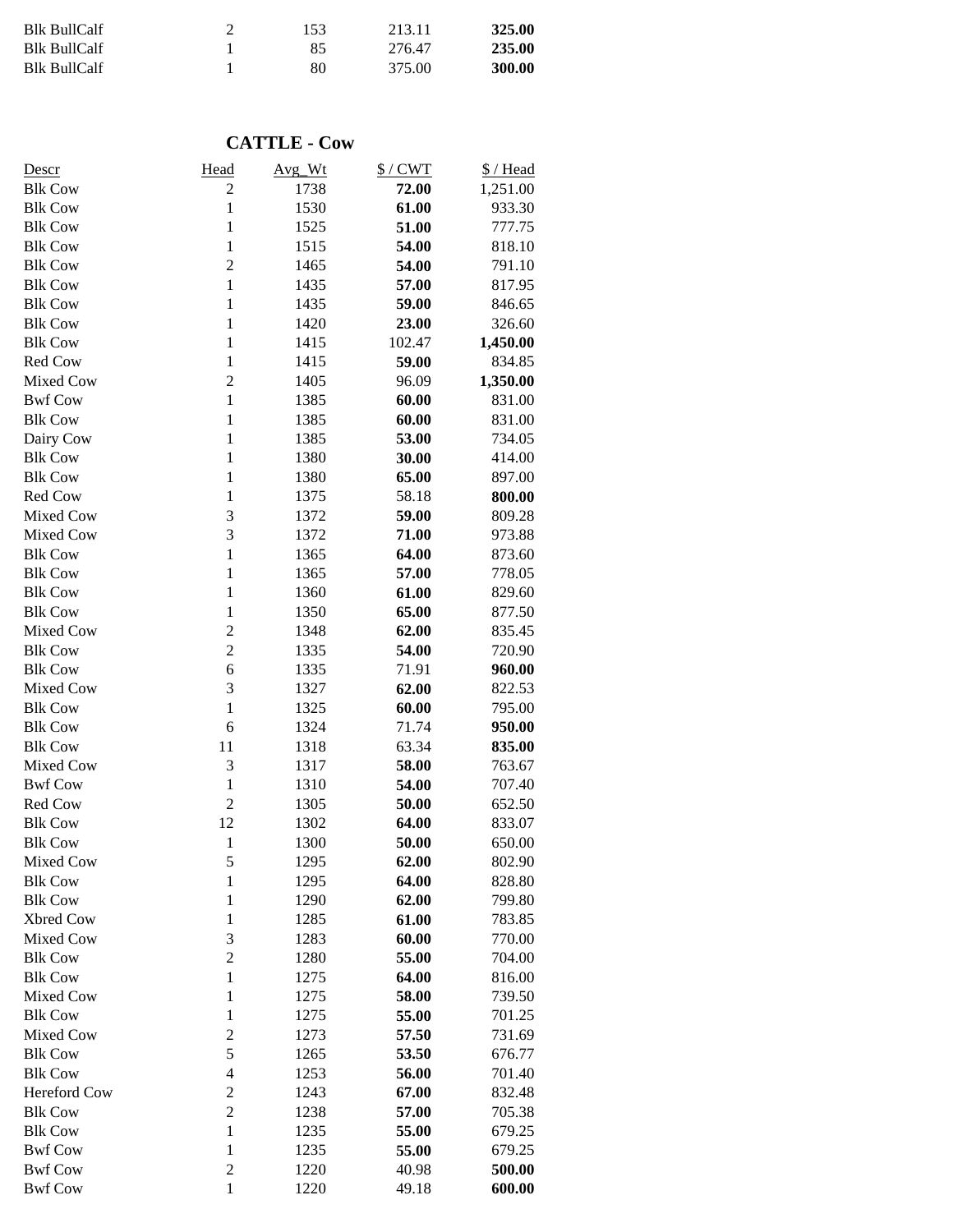| <b>Blk Cow</b> | 3                | 1218 | 82.08  | 1,000.00 |
|----------------|------------------|------|--------|----------|
| <b>Bwf Cow</b> | 6                | 1218 | 59.55  | 725.00   |
| Mixed Cow      | 3                | 1212 | 55.00  | 666.42   |
| <b>Blk Cow</b> | 3                | 1212 | 55.00  | 666.42   |
| <b>Bwf Cow</b> | 10               | 1211 | 59.87  | 725.00   |
| <b>Blk Cow</b> | $\mathbf{1}$     | 1210 | 49.00  | 592.90   |
| <b>Blk Cow</b> | $\overline{4}$   | 1209 | 62.05  | 750.00   |
| <b>Blk Cow</b> | $\boldsymbol{2}$ | 1208 | 51.00  | 615.83   |
| Red Cow        | $\mathbf{1}$     | 1205 | 72.61  | 875.00   |
| <b>Bwf Cow</b> | $\mathbf{1}$     | 1205 | 70.54  | 850.00   |
| Mixed Cow      | 3                | 1203 | 50.00  | 601.67   |
|                | $\overline{2}$   | 1203 | 57.00  | 685.43   |
| <b>Blk Cow</b> |                  |      |        |          |
| Mixed Cow      | 11               | 1201 | 48.00  | 576.44   |
| <b>Blk Cow</b> | $\mathbf{1}$     | 1200 | 41.00  | 492.00   |
| <b>Blk Cow</b> | $\mathbf{1}$     | 1200 | 57.00  | 684.00   |
| <b>Blk Cow</b> | $\mathbf{1}$     | 1200 | 62.50  | 750.00   |
| <b>Blk Cow</b> | $\mathbf{1}$     | 1200 | 52.08  | 625.00   |
| Red Cow        | $\overline{c}$   | 1198 | 53.00  | 634.68   |
| Mixed Cow      | $\overline{c}$   | 1198 | 62.63  | 750.00   |
| <b>Bwf Cow</b> | 3                | 1197 | 49.00  | 586.37   |
| <b>Blk Cow</b> | $\mathbf{1}$     | 1195 | 62.00  | 740.90   |
| <b>Blk Cow</b> | 6                | 1192 | 68.00  | 810.33   |
| <b>Bwf Cow</b> | 8                | 1189 | 47.00  | 559.01   |
| <b>Blk Cow</b> | 9                | 1189 | 75.70  | 900.00   |
| <b>Blk Cow</b> | $\mathbf{1}$     | 1185 | 61.18  | 725.00   |
| <b>Blk Cow</b> | $\overline{c}$   | 1185 | 51.00  | 604.35   |
| <b>Blk Cow</b> | $\mathbf{1}$     | 1180 | 53.00  | 625.40   |
| <b>Bwf Cow</b> | $\overline{c}$   | 1178 | 58.00  | 682.95   |
| <b>Blk Cow</b> | 8                | 1176 | 47.00  | 552.54   |
| Red Cow        | $\mathbf{1}$     | 1175 | 54.00  | 634.50   |
| <b>Blk Cow</b> | $\mathbf{1}$     | 1175 | 68.09  | 800.00   |
| <b>Blk Cow</b> | $\mathbf{1}$     | 1175 | 52.00  | 611.00   |
| Red Cow        | $\mathbf{1}$     | 1175 | 56.00  | 658.00   |
| <b>Blk Cow</b> | 5                | 1173 | 50.00  | 586.50   |
| <b>Blk Cow</b> | $\boldsymbol{2}$ | 1173 | 68.23  | 800.00   |
| <b>Blk Cow</b> | $\overline{4}$   | 1168 | 103.64 | 1,210.00 |
| Mixed Cow      | 5                | 1165 | 77.25  | 900.00   |
| <b>Blk Cow</b> | $\mathbf{1}$     | 1165 | 48.00  | 559.20   |
| Mixed Cow      | 5                | 1159 | 51.00  | 591.09   |
| Red Cow        | $\overline{c}$   | 1155 | 50.00  | 577.50   |
| Mixed Cow      | 3                | 1153 | 39.00  | 449.80   |
| <b>Blk Cow</b> | 9                | 1152 | 56.50  | 651.01   |
| <b>Blk Cow</b> | 17               | 1151 | 47.00  | 541.05   |
| <b>Blk Cow</b> | $\mathbf{1}$     | 1150 | 38.00  | 437.00   |
| Red Cow        | $\mathbf{1}$     | 1150 | 62.00  | 713.00   |
| <b>Blk Cow</b> | $\mathbf{1}$     | 1150 | 25.00  | 287.50   |
| <b>Blk Cow</b> |                  | 1149 | 62.00  |          |
|                | 11               |      |        | 712.44   |
| Mixed Cow      | $\sqrt{2}$       | 1148 | 48.00  | 550.80   |
| <b>Blk Cow</b> | $\overline{c}$   | 1145 | 48.00  | 549.60   |
| Mixed Cow      | 5                | 1143 | 50.00  | 571.50   |
| Mixed Cow      | $\overline{4}$   | 1143 | 83.15  | 950.00   |
| <b>Blk Cow</b> | 5                | 1142 | 41.00  | 468.22   |
| <b>Blk Cow</b> | 10               | 1142 | 45.00  | 513.90   |
| <b>Blk Cow</b> | $\overline{2}$   | 1138 | 56.00  | 637.00   |
| <b>Blk Cow</b> | $\mathbf{1}$     | 1135 | 57.00  | 646.95   |
| <b>Blk Cow</b> | 5                | 1132 | 48.00  | 543.36   |
| Red Cow        | $\mathbf{1}$     | 1130 | 55.00  | 621.50   |
| <b>Blk Cow</b> | $\mathbf{1}$     | 1125 | 48.00  | 540.00   |
| <b>Blk Cow</b> | 12               | 1123 | 47.00  | 527.58   |
| <b>Bwf Cow</b> | 8                | 1122 | 47.00  | 527.28   |
| <b>Bwf Cow</b> | $\overline{c}$   | 1120 | 98.21  | 1,100.00 |
| Mixed Cow      | 3                | 1120 | 56.00  | 627.20   |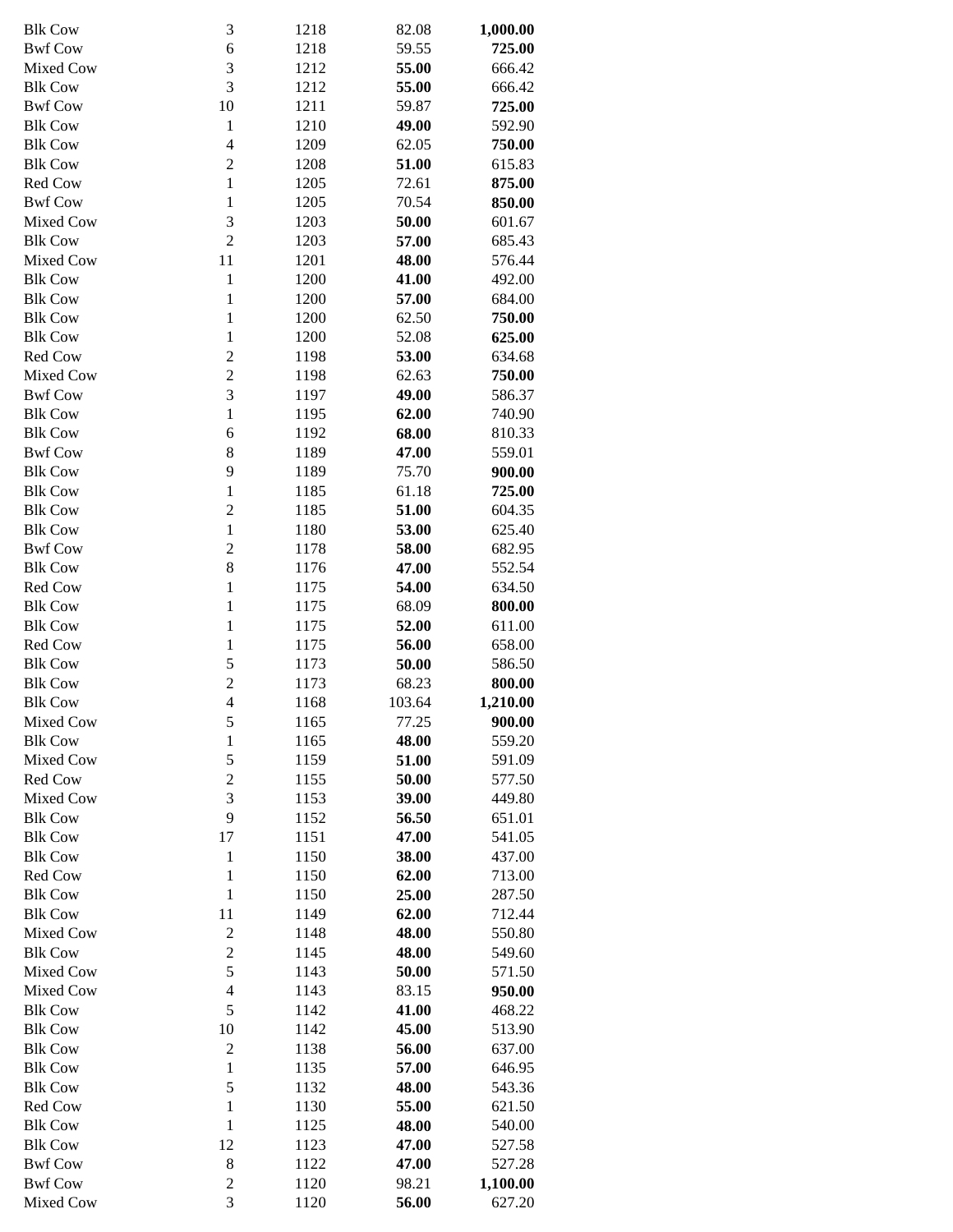| <b>Blk Cow</b>      | 6                       | 1118 | 78.24  | 875.00   |
|---------------------|-------------------------|------|--------|----------|
| <b>Blk Cow</b>      | $\mathfrak{2}$          | 1118 | 49.00  | 547.58   |
| <b>Bwf Cow</b>      | 6                       | 1117 | 71.64  | 800.00   |
| <b>Blk Cow</b>      | 9                       | 1113 | 57.50  | 640.17   |
| <b>Blk Cow</b>      | $\mathbf{1}$            | 1110 | 61.71  | 685.00   |
| <b>Blk Cow</b>      | $\mathbf{1}$            | 1110 | 55.00  | 610.50   |
| <b>Blk Cow</b>      | 3                       | 1110 | 69.82  |          |
|                     |                         |      |        | 775.00   |
| <b>Blk Cow</b>      | 6                       | 1108 | 51.50  | 570.79   |
| <b>Blk Cow</b>      | 14                      | 1108 | 58.67  | 650.00   |
| <b>Bwf Cow</b>      | 5                       | 1107 | 46.50  | 514.75   |
| <b>Blk Cow</b>      | 5                       | 1106 | 45.00  | 497.70   |
| <b>Blk Cow</b>      | $\mathbf{1}$            | 1105 | 46.00  | 508.30   |
| <b>Blk Cow</b>      | $\mathbf 1$             | 1105 | 56.00  | 618.80   |
| <b>Blk Cow</b>      | $\overline{4}$          | 1100 | 49.50  | 544.50   |
| <b>Blk Cow</b>      | $\mathbf{1}$            | 1100 | 20.00  | 220.00   |
| <b>Blk Cow</b>      | $\overline{2}$          | 1098 | 42.00  | 460.95   |
|                     |                         |      | 10.00  |          |
| <b>Bwf Cow</b>      | $\mathbf{1}$            | 1095 |        | 109.50   |
| <b>Blk Cow</b>      | $\overline{4}$          | 1093 | 105.26 | 1,150.00 |
| Mixed Cow           | $\overline{4}$          | 1093 | 57.00  | 622.73   |
| <b>Hereford Cow</b> | $\mathbf{1}$            | 1090 | 10.00  | 109.00   |
| <b>Blk Cow</b>      | 5                       | 1089 | 64.28  | 700.00   |
| <b>Blk Cow</b>      | $\mathbf{1}$            | 1085 | 32.00  | 347.20   |
| <b>Blk Cow</b>      | 6                       | 1082 | 58.50  | 632.78   |
| <b>Blk Cow</b>      | $\overline{4}$          | 1081 | 52.00  | 562.25   |
| <b>Blk Cow</b>      | $\mathbf{1}$            | 1075 | 52.00  | 559.00   |
| Mixed Cow           | 8                       | 1074 | 49.00  | 526.44   |
| <b>Blk Cow</b>      | $\mathbf{1}$            | 1070 | 46.00  | 492.20   |
| <b>Blk Cow</b>      | $\overline{2}$          | 1068 | 55.00  | 587.13   |
|                     |                         |      |        |          |
| <b>Blk Cow</b>      | $\overline{c}$          | 1068 | 49.00  | 523.08   |
| <b>Blk Cow</b>      | $\overline{\mathbf{4}}$ | 1064 | 47.00  | 499.96   |
| <b>Blk Cow</b>      | 3                       | 1060 | 37.00  | 392.20   |
| <b>Blk Cow</b>      | $\mathbf{1}$            | 1060 | 2.00   | 21.20    |
| <b>Blk Cow</b>      | $\overline{2}$          | 1060 | 62.00  | 657.20   |
| <b>Blk Cow</b>      | $\,1$                   | 1055 | 26.00  | 274.30   |
| <b>Blk Cow</b>      | $\mathbf{1}$            | 1055 | 52.00  | 548.60   |
| <b>Blk Cow</b>      | $\mathbf{1}$            | 1050 | 55.00  | 577.50   |
| <b>Blk Cow</b>      | 5                       | 1050 | 50.00  | 525.00   |
| Mixed Cow           | 8                       | 1043 | 41.00  | 427.68   |
| <b>Blk Cow</b>      | $\mathbf{1}$            | 1040 | 64.00  | 665.60   |
| <b>Blk Cow</b>      | $\overline{4}$          | 1040 | 53.00  | 551.20   |
| Mixed Cow           | $\mathfrak{Z}$          | 1038 | 44.00  | 456.87   |
|                     |                         |      |        |          |
| Char Cow            | $\mathbf{1}$            | 1035 | 55.00  | 569.25   |
| Xbred Cow           | 3                       | 1032 | 67.85  | 700.00   |
| Mixed Cow           | $\boldsymbol{7}$        | 1031 | 73.00  | 752.94   |
| Mixed Cow           | $\overline{4}$          | 1031 | 58.00  | 598.13   |
| <b>Blk Cow</b>      | $\mathfrak{Z}$          | 1027 | 49.00  | 503.07   |
| <b>Blk Cow</b>      | $\mathbf{1}$            | 1025 | 43.00  | 440.75   |
| Mixed Cow           | $\boldsymbol{2}$        | 1025 | 73.17  | 750.00   |
| <b>Blk Cow</b>      | 3                       | 1023 | 75.00  | 767.50   |
| <b>Blk Cow</b>      | 5                       | 1018 | 50.00  | 509.00   |
| Xbred Cow           | $\mathbf{1}$            | 1015 | 68.00  | 690.20   |
| <b>Blk Cow</b>      | $\boldsymbol{2}$        | 1008 | 27.00  | 272.03   |
| <b>Bwf Cow</b>      | 5                       | 1005 | 32.00  | 321.60   |
| <b>Rwf Cow</b>      | 1                       | 1005 | 41.00  | 412.05   |
| <b>Blk Cow</b>      | $\mathbf{1}$            | 1000 | 25.00  | 250.00   |
|                     | $\overline{4}$          |      |        |          |
| <b>Blk Cow</b>      |                         | 998  | 33.00  | 329.18   |
| <b>Blk Cow</b>      | $\mathbf{1}$            | 995  | 81.00  | 805.95   |
| <b>Blk Cow</b>      | $\mathbf{1}$            | 990  | 49.00  | 485.10   |
| <b>Bwf Cow</b>      | $\mathbf{1}$            | 985  | 30.00  | 295.50   |
| <b>Blk Cow</b>      | $\overline{2}$          | 983  | 46.00  | 451.95   |
| <b>Blk Cow</b>      | $\boldsymbol{7}$        | 982  | 45.00  | 441.96   |
| Mixed Cow           | $\boldsymbol{7}$        | 981  | 40.00  | 392.29   |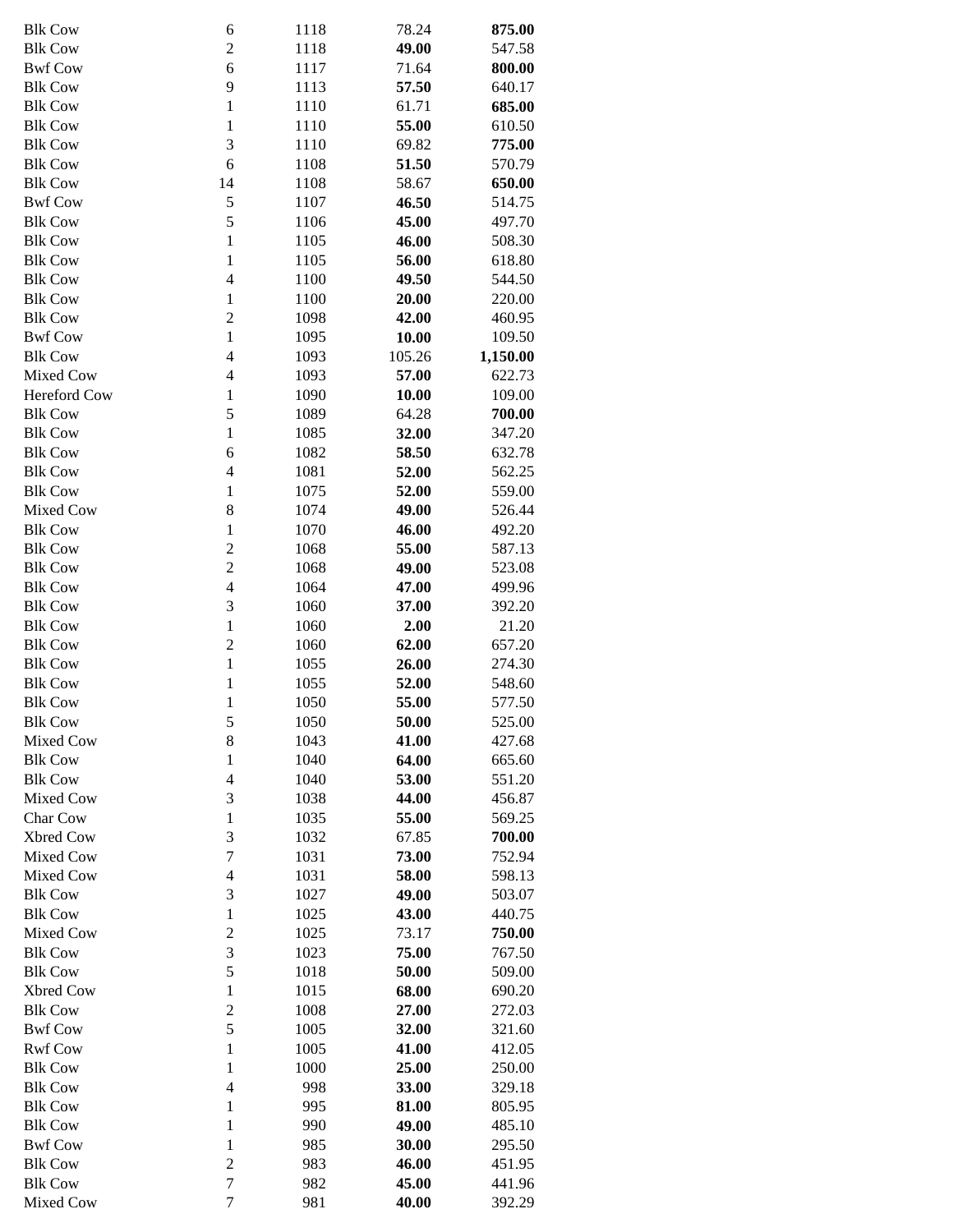| <b>Blk Cow</b>   | $\overline{c}$ | 978 | 34.00  | 332.35 |
|------------------|----------------|-----|--------|--------|
| <b>Bwf Cow</b>   | $\mathbf{1}$   | 970 | 16.00  | 155.20 |
| <b>Blk Cow</b>   | $\mathbf{1}$   | 965 | 59.00  | 569.35 |
| Mixed Cow        | 3              | 963 | 70.00  | 674.33 |
| <b>Blk Cow</b>   | $\overline{c}$ | 963 | 33.00  | 317.63 |
| <b>Blk Cow</b>   | $\mathbf{1}$   | 960 | 13.00  | 124.80 |
| <b>Rwf Cow</b>   | $\overline{2}$ | 958 | 54.00  | 517.05 |
| <b>Blk Cow</b>   | $\mathbf{1}$   | 950 | 40.00  | 380.00 |
| <b>Blk Cow</b>   | $\overline{2}$ | 950 | 46.00  | 437.00 |
| <b>Blk Cow</b>   | $\overline{2}$ | 945 | 49.00  | 463.05 |
| <b>Blk Cow</b>   | $\mathbf{1}$   | 945 | 86.00  | 812.70 |
| <b>Blk Cow</b>   | $\overline{c}$ | 938 | 50.00  | 468.75 |
| Red Cow          | $\mathbf{1}$   | 930 | 52.00  | 483.60 |
| Mixed Cow        | 3              | 905 | 35.00  | 316.75 |
| <b>Blk Cow</b>   | $\mathbf{1}$   | 885 | 40.00  | 354.00 |
| <b>Xbred Cow</b> | $\mathbf{1}$   | 880 | 31.00  | 272.80 |
| <b>Xbred Cow</b> | 1              | 880 | 24.00  | 211.20 |
| Mixed Cow        | 3              | 872 | 41.00  | 357.38 |
| Xbred Cow        | $\mathbf{1}$   | 865 | 26.00  | 224.90 |
| Mixed Cow        | $\overline{c}$ | 860 | 38.00  | 326.80 |
| <b>Blk Cow</b>   | $\mathbf{1}$   | 820 | 10.00  | 82.00  |
| <b>Blk Cow</b>   | $\mathbf{1}$   | 815 | 100.00 | 815.00 |
| <b>Xbred Cow</b> | $\mathbf{1}$   | 795 | 25.00  | 198.75 |
| Char Cow         | $\mathbf{1}$   | 785 | 25.00  | 196.25 |
| <b>Blk Cow</b>   | $\mathbf{1}$   | 770 | 103.90 | 800.00 |
| Red Cow          | $\mathbf{1}$   | 740 | 21.00  | 155.40 |
| Red Cow          | 1              | 730 | 24.00  | 175.20 |
| Xbred Cow        | $\mathbf{1}$   | 705 | 15.00  | 105.75 |
| <b>Blk Cow</b>   | 1              | 630 | 13.00  | 81.90  |

# **CATTLE - HfrCalf**

| Descr              | Head           | Avg Wt | $$/$ CWT | \$/Head  |
|--------------------|----------------|--------|----------|----------|
| Red HfrCalf        | 1              | 830    | 124.00   | 1,029.20 |
| Char HfrCalf       | 1              | 755    | 125.00   | 943.75   |
| <b>Blk HfrCalf</b> | 1              | 705    | 131.00   | 923.55   |
| Mixed HfrCalf      | 5              | 693    | 126.00   | 873.18   |
| Red HfrCalf        | 1              | 670    | 128.00   | 857.60   |
| <b>Blk HfrCalf</b> | 3              | 647    | 130.00   | 840.67   |
| <b>Bwf HfrCalf</b> | $\mathbf 1$    | 640    | 130.00   | 832.00   |
| <b>Blk HfrCalf</b> | 6              | 639    | 130.00   | 830.92   |
| Char HfrCalf       | 9              | 627    | 139.00   | 871.07   |
| <b>Blk HfrCalf</b> | 1              | 625    | 128.00   | 800.00   |
| Xbred HfrCalf      | 1              | 615    | 110.00   | 676.50   |
| <b>Blk HfrCalf</b> | 6              | 607    | 140.00   | 849.33   |
| <b>Blk HfrCalf</b> | 4              | 605    | 139.50   | 843.98   |
| <b>Blk HfrCalf</b> | 4              | 584    | 137.00   | 799.74   |
| <b>Blk HfrCalf</b> | 21             | 582    | 143.00   | 832.12   |
| Mixed HfrCalf      | $\overline{2}$ | 575    | 121.00   | 695.75   |
| Mixed HfrCalf      | $\overline{7}$ | 573    | 140.00   | 802.00   |
| <b>Blk HfrCalf</b> | 5              | 566    | 142.00   | 803.72   |
| Red HfrCalf        | $\mathbf{1}$   | 555    | 140.00   | 777.00   |
| Red HfrCalf        | 1              | 550    | 144.00   | 792.00   |
| Red HfrCalf        | 6              | 543    | 161.00   | 874.77   |
| Mixed HfrCalf      | 5              | 537    | 143.00   | 767.91   |
| <b>Blk HfrCalf</b> | 4              | 536    | 159.00   | 852.64   |
| <b>Blk HfrCalf</b> | 8              | 534    | 149.00   | 796.22   |
| Char HfrCalf       | 5              | 525    | 134.00   | 703.50   |
| <b>Blk HfrCalf</b> | 7              | 524    | 145.00   | 759.18   |
| Mixed HfrCalf      | 15             | 515    | 137.00   | 706.01   |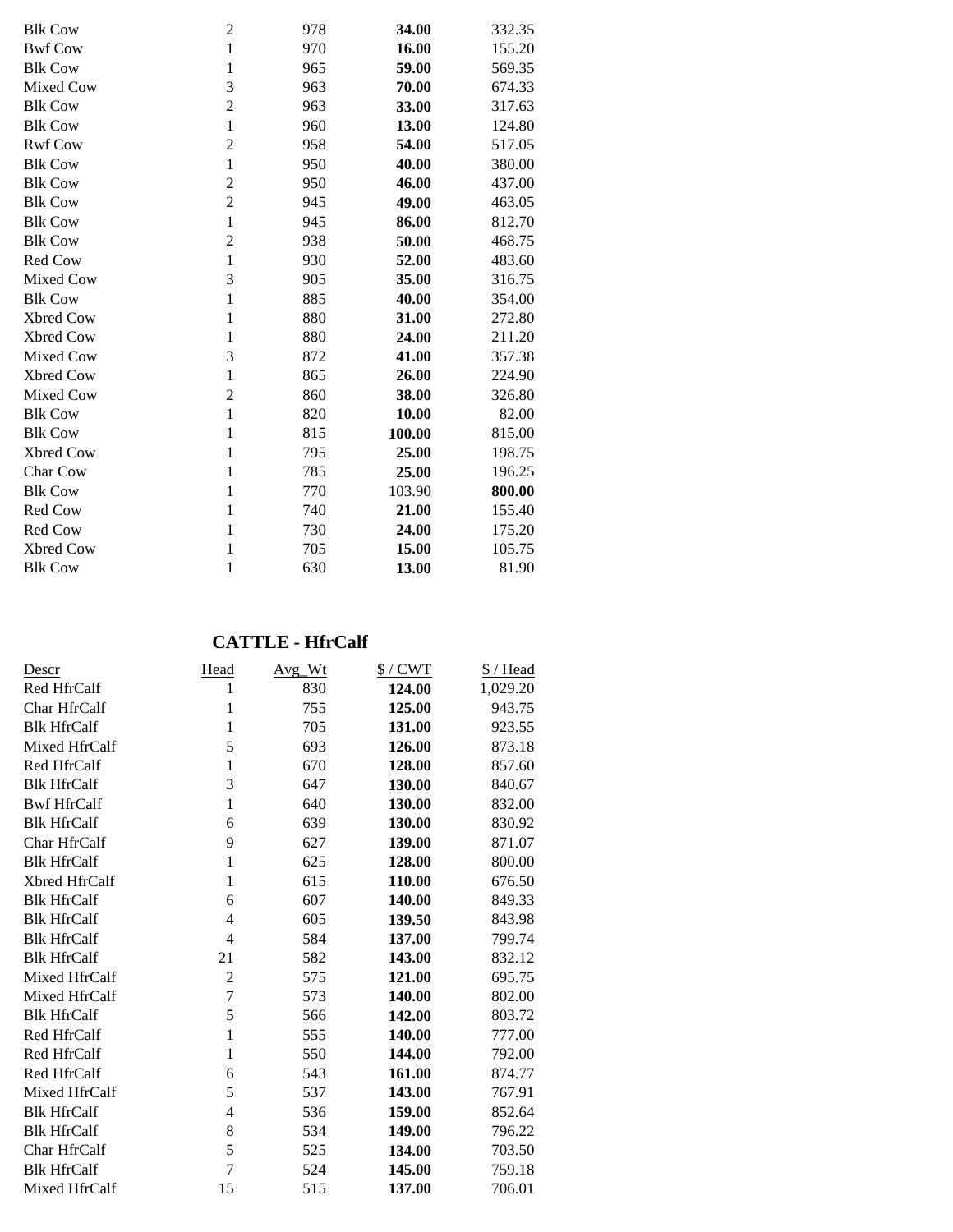| Char HfrCalf       | 3                       | 507 | 160.00 | 810.67 |
|--------------------|-------------------------|-----|--------|--------|
| Red HfrCalf        | 18                      | 500 | 161.50 | 807.95 |
| Xbred HfrCalf      | $\mathbf{1}$            | 490 | 98.00  | 480.20 |
| <b>Blk HfrCalf</b> | $\mathbf{1}$            | 490 | 143.00 | 700.70 |
| Mixed HfrCalf      | 9                       | 488 | 146.00 | 712.16 |
| <b>Blk HfrCalf</b> | $\overline{c}$          | 478 | 153.00 | 730.58 |
| Mixed HfrCalf      | $\overline{\mathbf{4}}$ | 476 | 155.00 | 738.19 |
| <b>Blk HfrCalf</b> | $\overline{7}$          | 473 | 155.00 | 732.93 |
| <b>Blk HfrCalf</b> | $\mathbf{1}$            | 465 | 137.00 | 637.05 |
| <b>Blk HfrCalf</b> | $\mathbf{1}$            | 465 | 143.00 | 664.95 |
| <b>Bwf HfrCalf</b> | 8                       | 463 | 157.00 | 726.13 |
| <b>Blk HfrCalf</b> | $\mathbf{1}$            | 460 | 161.00 | 740.60 |
| <b>Blk HfrCalf</b> | $\mathbf{1}$            | 460 | 20.00  | 92.00  |
| <b>Bwf HfrCalf</b> | $\mathbf{1}$            | 450 | 127.50 | 573.75 |
| <b>Blk HfrCalf</b> | $\mathbf{1}$            | 445 | 144.00 | 640.80 |
| Red HfrCalf        | $\mathbf{1}$            | 435 | 112.50 | 489.37 |
| <b>Blk HfrCalf</b> | $\mathbf{1}$            | 430 | 119.00 | 511.70 |
| <b>Blk HfrCalf</b> | 5                       | 422 | 159.00 | 670.98 |
| <b>Blk HfrCalf</b> | $\mathbf{1}$            | 420 | 155.00 | 651.00 |
| Mixed HfrCalf      | 21                      | 406 | 223.00 | 905.80 |
| Mixed HfrCalf      | 8                       | 405 | 165.00 | 668.25 |
| <b>Blk HfrCalf</b> | $\mathbf{1}$            | 400 | 140.00 | 560.00 |
| <b>Blk HfrCalf</b> | 10                      | 397 | 173.50 | 687.93 |
| <b>Blk HfrCalf</b> | 8                       | 394 | 168.00 | 661.50 |
| <b>Blk HfrCalf</b> | 8                       | 387 | 177.50 | 686.70 |
| Red HfrCalf        | 13                      | 352 | 186.00 | 654.58 |
| Char HfrCalf       | $\overline{2}$          | 335 | 174.00 | 582.90 |
| <b>Blk HfrCalf</b> | 9                       | 326 | 187.00 | 609.83 |
| <b>Blk HfrCalf</b> | $\mathbf{1}$            | 325 | 169.00 | 549.25 |
| <b>Blk HfrCalf</b> | $\mathbf{1}$            | 325 | 40.00  | 130.00 |
| Mixed HfrCalf      | $\overline{7}$          | 322 | 175.00 | 563.75 |
| <b>Blk HfrCalf</b> | $\mathbf{1}$            | 300 | 187.00 | 561.00 |
| <b>Blk HfrCalf</b> | 3                       | 255 | 209.80 | 535.00 |
| Red HfrCalf        | $\mathbf{1}$            | 250 | 152.00 | 380.00 |
| Red HfrCalf        | $\mathbf{1}$            | 235 | 212.77 | 500.00 |
| <b>Blk HfrCalf</b> | $\mathbf{1}$            | 185 | 216.22 | 400.00 |
| <b>Blk HfrCalf</b> | $\mathbf{1}$            | 155 | 209.68 | 325.00 |

## **CATTLE - HfrYrl**

| Descr             | Head           | $Avg_Wt$ | $$/$ CWT | \$ / Head |
|-------------------|----------------|----------|----------|-----------|
| <b>Blk HfrYrl</b> | 1              | 1000     | 105.00   | 1,050.00  |
| <b>Blk HfrYrl</b> | 1              | 945      | 119.00   | 1,124.55  |
| <b>Blk HfrYrl</b> | 1              | 935      | 128.00   | 1,196.80  |
| Hereford HfrYrl   | 4              | 909      | 117.00   | 1,063.24  |
| <b>Blk HfrYrl</b> | $\overline{2}$ | 905      | 111.00   | 1,004.55  |
| <b>Blk HfrYrl</b> | 1              | 860      | 127.00   | 1,092.20  |
| <b>Blk HfrYrl</b> | 6              | 836      | 136.00   | 1,136.73  |
| Hereford HfrYrl   | 6              | 793      | 117.50   | 932.17    |
| Bwf HfrYrl        | 5              | 760      | 134.50   | 1,022.20  |
| <b>Blk HfrYrl</b> | 5              | 723      | 141.00   | 1,019.43  |
| <b>Blk HfrYrl</b> | 1              | 720      | 140.00   | 1,008.00  |
| <b>Blk HfrYrl</b> | 5              | 720      | 141.00   | 1,015.20  |
| Mixed HfrYrl      | 19             | 704      | 148.50   | 1,045.75  |
| <b>Blk HfrYrl</b> | 15             | 694      | 134.00   | 929.96    |
| Mixed HfrYrl      | 12             | 688      | 149.00   | 1,025.00  |
| <b>Blk HfrYrl</b> | 8              | 686      | 144.00   | 988.20    |
| <b>Bwf HfrYrl</b> | 6              | 685      | 148.00   | 1,013.80  |
| <b>Blk HfrYrl</b> | 5              | 674      | 138.00   | 930.12    |
| <b>Bwf HfrYrl</b> | $\overline{2}$ | 673      | 140.50   | 944.86    |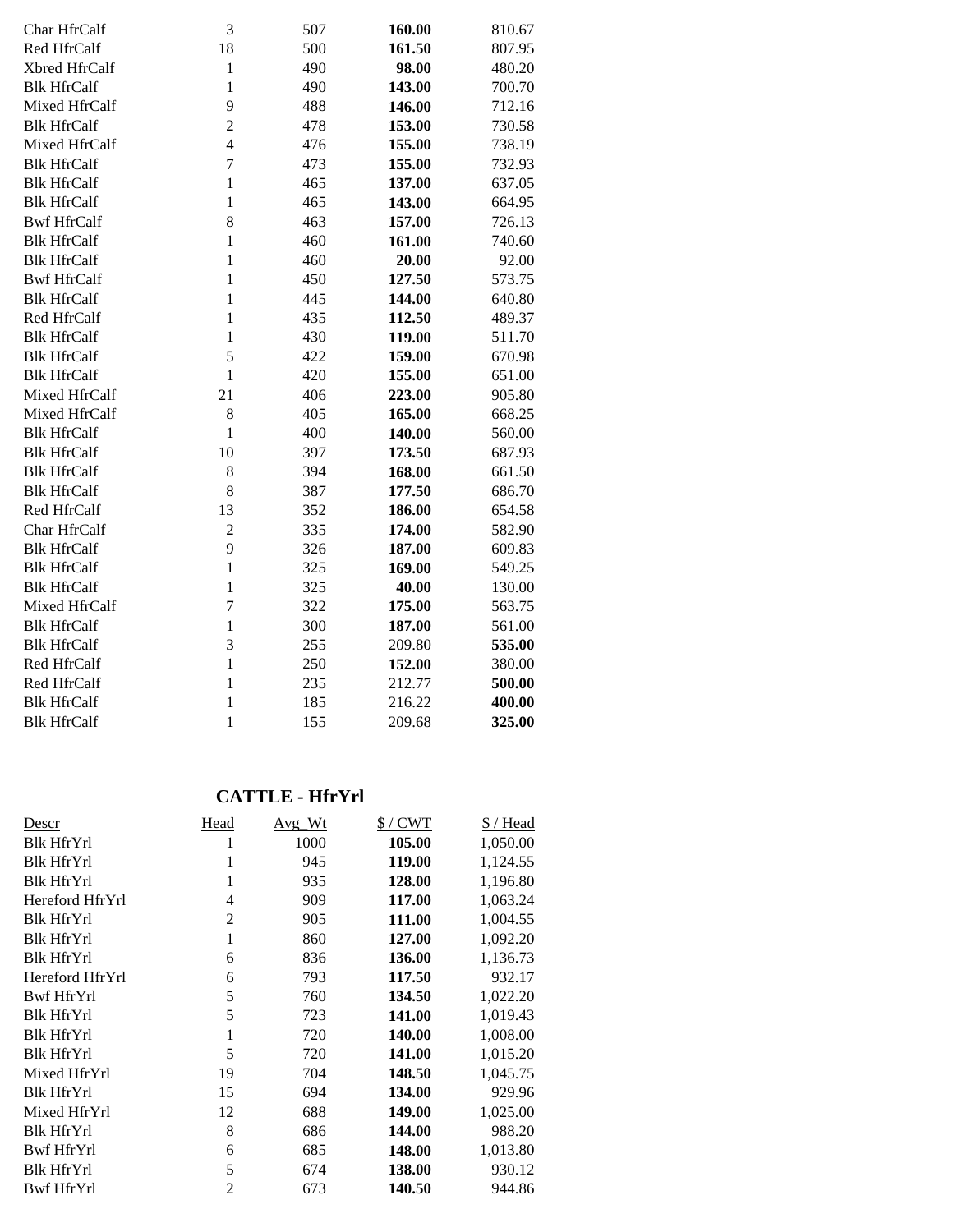| Red HfrYrl        | 32             | 672 | 150.00 | 1,008.28 |
|-------------------|----------------|-----|--------|----------|
| <b>Blk HfrYrl</b> | 3              | 670 | 145.00 | 971.50   |
| <b>Blk HfrYrl</b> | $\mathbf{1}$   | 645 | 130.00 | 838.50   |
| <b>Blk HfrYrl</b> | $\mathbf{1}$   | 640 | 16.00  | 102.40   |
| <b>Blk HfrYrl</b> | $\mathbf{1}$   |     | 136.00 |          |
|                   |                | 640 |        | 870.40   |
| <b>Blk HfrYrl</b> | $\mathbf{1}$   | 635 | 101.00 | 641.35   |
| Mixed HfrYrl      | 3              | 633 | 145.00 | 918.33   |
| Mixed HfrYrl      | 8              | 633 | 135.00 | 853.88   |
| <b>Blk HfrYrl</b> | 3              | 627 | 137.50 | 861.67   |
| Char HfrYrl       | $\mathbf{1}$   | 620 | 130.50 | 809.10   |
| <b>Blk HfrYrl</b> | $\overline{c}$ | 610 | 142.00 | 866.20   |
| <b>Blk HfrYrl</b> | 8              | 602 | 155.00 | 932.91   |
| Mixed HfrYrl      | 6              | 592 | 150.00 | 887.50   |
| Char HfrYrl       | $\overline{7}$ | 584 | 136.00 | 794.63   |
| Mixed HfrYrl      | $\overline{c}$ | 578 | 155.00 | 895.13   |
| Mixed HfrYrl      | $\overline{7}$ | 576 | 153.00 | 880.84   |
| Mixed HfrYrl      | 21             | 574 | 145.00 | 832.02   |
| <b>Blk HfrYrl</b> | 3              | 573 | 152.00 | 871.47   |
| <b>Blk HfrYrl</b> | $\mathbf{1}$   | 570 | 110.00 | 627.00   |
| <b>Blk HfrYrl</b> | 10             | 566 | 144.00 | 815.62   |
|                   |                |     |        |          |
| <b>Blk HfrYrl</b> | $\mathbf{1}$   | 566 | 134.00 | 758.44   |
| <b>Blk HfrYrl</b> | $\mathbf{1}$   | 565 | 55.00  | 310.75   |
| <b>Blk HfrYrl</b> | $\mathbf{1}$   | 560 | 141.00 | 789.60   |
| <b>Blk HfrYrl</b> | 3              | 558 | 151.00 | 843.08   |
| Red HfrYrl        | $\overline{7}$ | 551 | 163.00 | 898.83   |
| <b>Blk HfrYrl</b> | $\mathbf{1}$   | 550 | 30.00  | 165.00   |
| <b>Blk HfrYrl</b> | $\overline{c}$ | 550 | 157.00 | 863.50   |
| <b>Blk HfrYrl</b> | $\mathbf{1}$   | 550 | 154.00 | 847.00   |
| <b>Blk HfrYrl</b> | 6              | 545 | 153.00 | 833.85   |
| <b>Blk HfrYrl</b> | 8              | 541 | 156.00 | 844.35   |
| Mixed HfrYrl      | 22             | 536 | 161.00 | 863.11   |
| Mixed HfrYrl      | $\mathbf{1}$   | 536 | 151.00 | 809.36   |
| Mixed HfrYrl      | $\overline{c}$ | 530 | 145.00 | 768.50   |
| <b>Blk HfrYrl</b> | 8              | 529 | 155.00 | 820.53   |
| <b>Blk HfrYrl</b> | 3              | 518 | 156.00 | 808.60   |
| Mixed HfrYrl      | $\overline{c}$ | 515 | 65.00  | 334.75   |
| <b>Blk HfrYrl</b> | $\mathbf{1}$   | 510 | 112.50 | 573.75   |
| Char HfrYrl       | $\mathbf{1}$   | 510 | 152.00 | 775.20   |
| Mixed HfrYrl      |                |     |        | 780.30   |
|                   | 5              | 510 | 153.00 |          |
| Xbred HfrYrl      | 3              | 508 | 125.00 | 635.42   |
| Mixed HfrYrl      | 19             | 503 | 165.00 | 830.21   |
| <b>Blk HfrYrl</b> | 5              | 502 | 160.00 | 803.20   |
| Xbred HfrYrl      | $\overline{c}$ | 498 | 60.00  | 298.50   |
| <b>Bwf HfrYrl</b> | $\mathbf{1}$   | 495 | 149.00 | 737.55   |
| Mixed HfrYrl      | 5              | 486 | 156.00 | 758.16   |
| Xbred HfrYrl      | $\mathbf{1}$   | 485 | 156.00 | 756.60   |
| <b>Blk HfrYrl</b> | $\overline{c}$ | 478 | 162.00 | 773.55   |
| Red HfrYrl        | $\mathbf{1}$   | 475 | 161.00 | 764.75   |
| <b>Blk HfrYrl</b> | $\overline{4}$ | 473 | 166.00 | 784.35   |
| <b>Blk HfrYrl</b> | $\mathbf{1}$   | 470 | 10.00  | 47.00    |
| <b>Blk HfrYrl</b> | $\mathbf{1}$   | 470 | 118.00 | 554.60   |
| <b>Blk HfrYrl</b> | $\mathbf{1}$   | 470 | 161.00 | 756.70   |
| <b>Blk HfrYrl</b> | 18             | 469 | 169.00 | 792.89   |
| Char HfrYrl       | $\mathbf{1}$   | 465 | 152.00 | 706.80   |
| <b>Blk HfrYrl</b> | 9              | 461 | 170.00 | 782.94   |
| Mixed HfrYrl      | 3              | 455 | 157.00 | 714.35   |
| <b>Blk HfrYrl</b> | $\overline{4}$ | 454 | 166.00 | 753.23   |
| <b>Blk HfrYrl</b> | $\mathbf{1}$   | 445 | 170.00 | 756.50   |
| Mixed HfrYrl      |                |     |        |          |
|                   | 5              | 436 | 169.00 | 736.84   |
| Mixed HfrYrl      | 5              | 423 | 175.00 | 740.25   |
| Mixed HfrYrl      | 27             | 417 | 179.00 | 747.16   |
| <b>Blk HfrYrl</b> | $\mathbf{1}$   | 400 | 175.00 | 700.00   |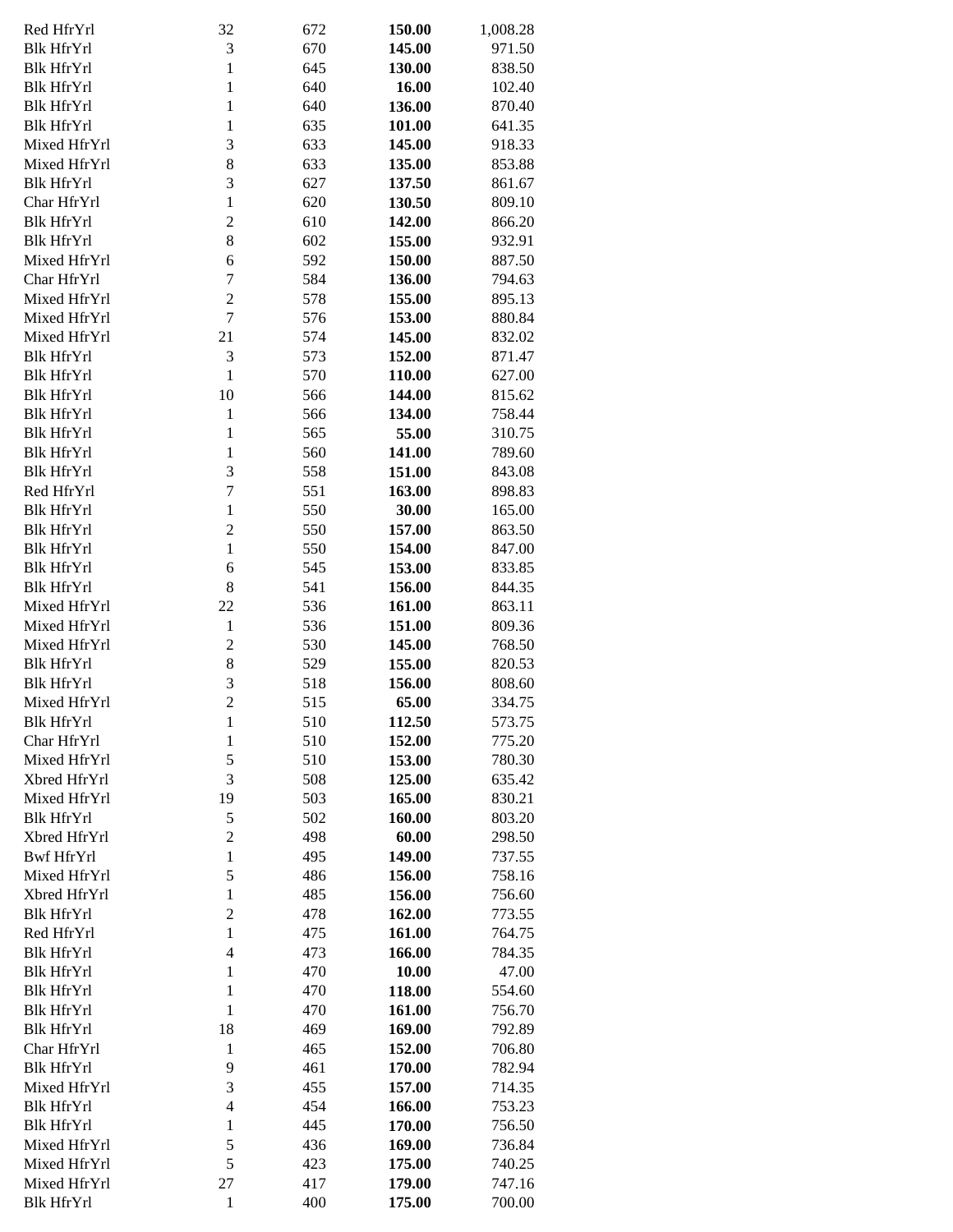| Blk HfrYrl        | 2  | 390 | 170.00 | 663.00 |
|-------------------|----|-----|--------|--------|
| Char HfrYrl       |    | 385 | 120.00 | 462.00 |
| Mixed HfrYrl      | 6  | 379 | 187.50 | 710.94 |
| Xbred HfrYrl      | 1  | 370 | 150.00 | 555.00 |
| <b>Blk HfrYrl</b> | 4  | 366 | 181.00 | 662.91 |
| <b>Blk HfrYrl</b> | 3  | 358 | 187.00 | 670.08 |
| Mixed HfrYrl      | 10 | 345 | 175.00 | 603.75 |
| Bwf HfrYrl        |    | 320 | 65.00  | 208.00 |
| <b>Blk HfrYrl</b> | 4  | 253 | 201.98 | 510.00 |
| Mixed HfrYrl      | 2  | 243 | 140.00 | 339.50 |
| <b>Blk HfrYrl</b> |    | 160 | 281.25 | 450.00 |

# **CATTLE - Pair**

| Descr           | Head | Avg Wt | $$/$ CWT | $$/$ Head |
|-----------------|------|--------|----------|-----------|
| <b>Blk PAIR</b> |      | 1330   | 107.14   | 1,425.00  |

## **CATTLE - StrCalf**

| Descr              | Head           | Avg_Wt | $$/$ CWT | \$/Head  |
|--------------------|----------------|--------|----------|----------|
| Xbred StrCalf      | 1              | 740    | 70.00    | 518.00   |
| <b>Blk StrCalf</b> | 12             | 713    | 152.00   | 1,083.63 |
| <b>Blk StrCalf</b> | $\mathbf{1}$   | 700    | 140.00   | 980.00   |
| <b>Blk StrCalf</b> | 6              | 696    | 148.00   | 1,029.83 |
| <b>Blk StrCalf</b> | 8              | 688    | 153.00   | 1,051.88 |
| <b>Blk StrCalf</b> | 5              | 660    | 145.00   | 957.00   |
| Red StrCalf        | $\mathbf{1}$   | 650    | 157.00   | 1,020.50 |
| <b>Blk StrCalf</b> | $\overline{3}$ | 622    | 144.00   | 895.20   |
| Mixed StrCalf      | 5              | 614    | 147.00   | 902.58   |
| <b>Blk StrCalf</b> | 3              | 603    | 152.00   | 917.07   |
| <b>Blk StrCalf</b> | $\overline{7}$ | 599    | 153.00   | 916.91   |
| <b>Blk StrCalf</b> | 15             | 595    | 154.00   | 916.81   |
| <b>Bwf StrCalf</b> | 6              | 580    | 164.00   | 951.20   |
| Mixed StrCalf      | 18             | 578    | 158.00   | 913.77   |
| <b>Blk StrCalf</b> | $\overline{c}$ | 545    | 167.00   | 910.15   |
| Mixed StrCalf      | 5              | 530    | 158.00   | 837.40   |
| <b>Blk StrCalf</b> | $\mathbf{1}$   | 525    | 120.00   | 630.00   |
| Xbred StrCalf      | $\overline{c}$ | 520    | 140.00   | 728.00   |
| <b>Blk StrCalf</b> | 3              | 515    | 156.00   | 803.40   |
| <b>Blk StrCalf</b> | 8              | 511    | 175.00   | 893.59   |
| Red StrCalf        | $\overline{c}$ | 508    | 172.00   | 872.90   |
| <b>Blk StrCalf</b> | $\mathbf{1}$   | 505    | 174.00   | 878.70   |
| <b>Blk StrCalf</b> | 5              | 505    | 167.00   | 843.35   |
| <b>Blk StrCalf</b> | $\mathbf{1}$   | 500    | 500.00   | 2,500.00 |
| <b>Blk StrCalf</b> | $\mathbf{1}$   | 500    | 100.00   | 500.00   |
| Xbred StrCalf      | $\mathbf{1}$   | 485    | 41.00    | 198.85   |
| Xbred StrCalf      | 8              | 463    | 169.00   | 781.63   |
| <b>Blk StrCalf</b> | 34             | 451    | 204.00   | 919.20   |
| <b>Blk StrCalf</b> | 3              | 447    | 170.00   | 759.33   |
| <b>Red StrCalf</b> | 16             | 446    | 192.00   | 855.60   |
| Mixed StrCalf      | 9              | 428    | 172.00   | 735.78   |
| <b>Blk StrCalf</b> | $\overline{2}$ | 425    | 190.00   | 807.50   |
| Mixed StrCalf      | $\mathbf{1}$   | 425    | 203.00   | 862.75   |
| <b>Blk StrCalf</b> | $\overline{c}$ | 415    | 185.00   | 767.75   |
| Char StrCalf       | $\overline{c}$ | 400    | 207.00   | 828.00   |
| <b>Blk StrCalf</b> | $\mathbf{1}$   | 400    | 188.00   | 752.00   |
| <b>Rwf StrCalf</b> | $\mathbf{1}$   | 380    | 190.00   | 722.00   |
| Mixed StrCalf      | 17             | 380    | 220.00   | 836.00   |
| Mixed StrCalf      | 25             | 366    | 227.00   | 830.82   |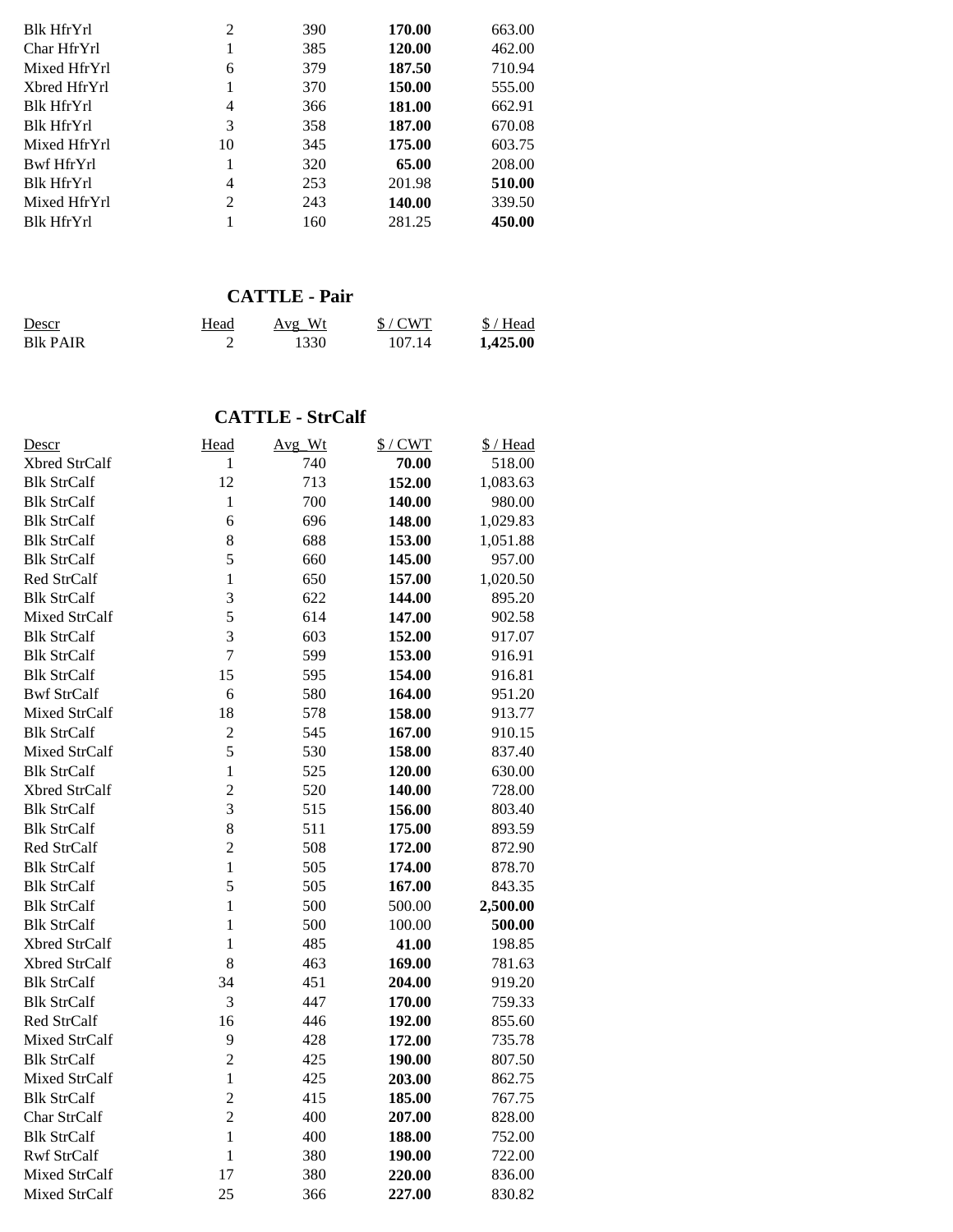| 3 | 355 | 221.00 | 784.55 |
|---|-----|--------|--------|
| 5 | 320 | 223.00 | 713.60 |
|   | 195 | 256.41 | 500.00 |
|   | 170 | 161.76 | 275.00 |
|   | 125 | 248.00 | 310.00 |
|   |     |        |        |

## **CATTLE - StrYrl**

| Descr             | Head           | Avg_Wt | $$/$ CWT | \$/Head  |
|-------------------|----------------|--------|----------|----------|
| <b>Blk StrYrl</b> | 1              | 1295   | 110.00   | 1,424.50 |
| <b>Blk StrYrl</b> | $\mathbf{1}$   | 1100   | 120.00   | 1,320.00 |
| Hereford StrYrl   | $\overline{2}$ | 1080   | 118.00   | 1,274.40 |
| Char StrYrl       | $\mathbf{1}$   | 995    | 121.00   | 1,203.95 |
| <b>Blk StrYrl</b> | $\mathbf{1}$   | 965    | 82.00    | 791.30   |
| <b>Blk StrYrl</b> | $\mathbf{1}$   | 950    | 66.00    | 627.00   |
| <b>Blk StrYrl</b> | 5              | 918    | 146.50   | 1,344.87 |
| Char StrYrl       | $\mathbf{1}$   | 915    | 141.00   | 1,290.15 |
| <b>Blk StrYrl</b> | $\overline{4}$ | 910    | 141.00   | 1,283.10 |
| Xbred StrYrl      | $\mathbf{1}$   | 910    | 140.00   | 1,274.00 |
| Mixed StrYrl      | 60             | 893    | 156.10   | 1,393.45 |
| Mixed StrYrl      | 59             | 885    | 156.10   | 1,381.09 |
| <b>Blk StrYrl</b> | 1              | 875    | 140.00   | 1,225.00 |
| Mixed StrYrl      | 59             | 871    | 157.25   | 1,368.87 |
| Red StrYrl        | $\mathbf{1}$   | 860    | 112.00   | 963.20   |
| Mixed StrYrl      | 59             | 840    | 152.75   | 1,282.58 |
| Mixed StrYrl      | 50             | 831    | 160.00   | 1,329.92 |
| <b>Bwf StrYrl</b> | $\mathbf{1}$   | 830    | 140.00   | 1,162.00 |
| Char StrYrl       | $\mathbf{1}$   | 830    | 150.00   | 1,245.00 |
| Mixed StrYrl      | 51             | 821    | 164.00   | 1,345.76 |
| <b>Blk StrYrl</b> | $\mathbf{1}$   | 815    | 152.00   | 1,238.80 |
| Mixed StrYrl      | 50             | 815    | 165.00   | 1,343.93 |
| Mixed StrYrl      | $\tau$         | 814    | 142.00   | 1,156.29 |
| Mixed StrYrl      | 5              | 813    | 154.50   | 1,256.08 |
| Mixed StrYrl      | 51             | 812    | 166.00   | 1,348.18 |
| Mixed StrYrl      | 64             | 808    | 153.25   | 1,237.73 |
| <b>Blk StrYrl</b> | $\mathbf{1}$   | 805    | 101.00   | 813.05   |
| <b>Blk StrYrl</b> | $\mathbf{1}$   | 805    | 110.00   | 885.50   |
| <b>Blk StrYrl</b> | $\mathbf{1}$   | 800    | 100.00   | 800.00   |
| Mixed StrYrl      | 62             | 792    | 168.00   | 1,330.45 |
| <b>Blk StrYrl</b> | $\mathbf{1}$   | 785    | 136.00   | 1,067.60 |
| <b>Blk StrYrl</b> | $\overline{c}$ | 780    | 132.00   | 1,029.60 |
| <b>Blk StrYrl</b> | 3              | 775    | 159.50   | 1,236.12 |
| Mixed StrYrl      | 65             | 770    | 164.25   | 1,264.47 |
| <b>Blk StrYrl</b> | $\mathbf{1}$   | 765    | 136.00   | 1,040.40 |
| Blk StrYrl        | 5              | 765    | 146.00   | 1,116.90 |
| Mixed StrYrl      | 24             | 761    | 164.25   | 1,250.35 |
| Red StrYrl        | $\mathbf{1}$   | 760    | 100.00   | 760.00   |
| <b>Blk StrYrl</b> | 23             | 758    | 157.50   | 1,194.26 |
| <b>Blk StrYrl</b> | $\mathbf{1}$   | 755    | 62.50    | 471.87   |
| Mixed StrYrl      | 65             | 750    | 169.50   | 1,271.38 |
| <b>Blk StrYrl</b> | $\mathbf{1}$   | 750    | 144.00   | 1,080.00 |
| Mixed StrYrl      | 5              | 749    | 154.00   | 1,153.46 |
| <b>Blk StrYrl</b> | 5              | 747    | 152.00   | 1,135.44 |
| Mixed StrYrl      | 65             | 746    | 167.75   | 1,250.77 |
| Red StrYrl        | 33             | 738    | 160.00   | 1,180.12 |
| Mixed StrYrl      | 67             | 726    | 168.25   | 1,221.95 |
| <b>Blk StrYrl</b> | 8              | 725    | 153.00   | 1,109.25 |
| <b>Blk StrYrl</b> | 6              | 722    | 155.00   | 1,118.58 |
| Red StrYrl        | $\overline{2}$ | 710    | 128.00   | 908.80   |
| Mixed StrYrl      | $\mathbf{1}$   | 710    | 102.00   | 724.20   |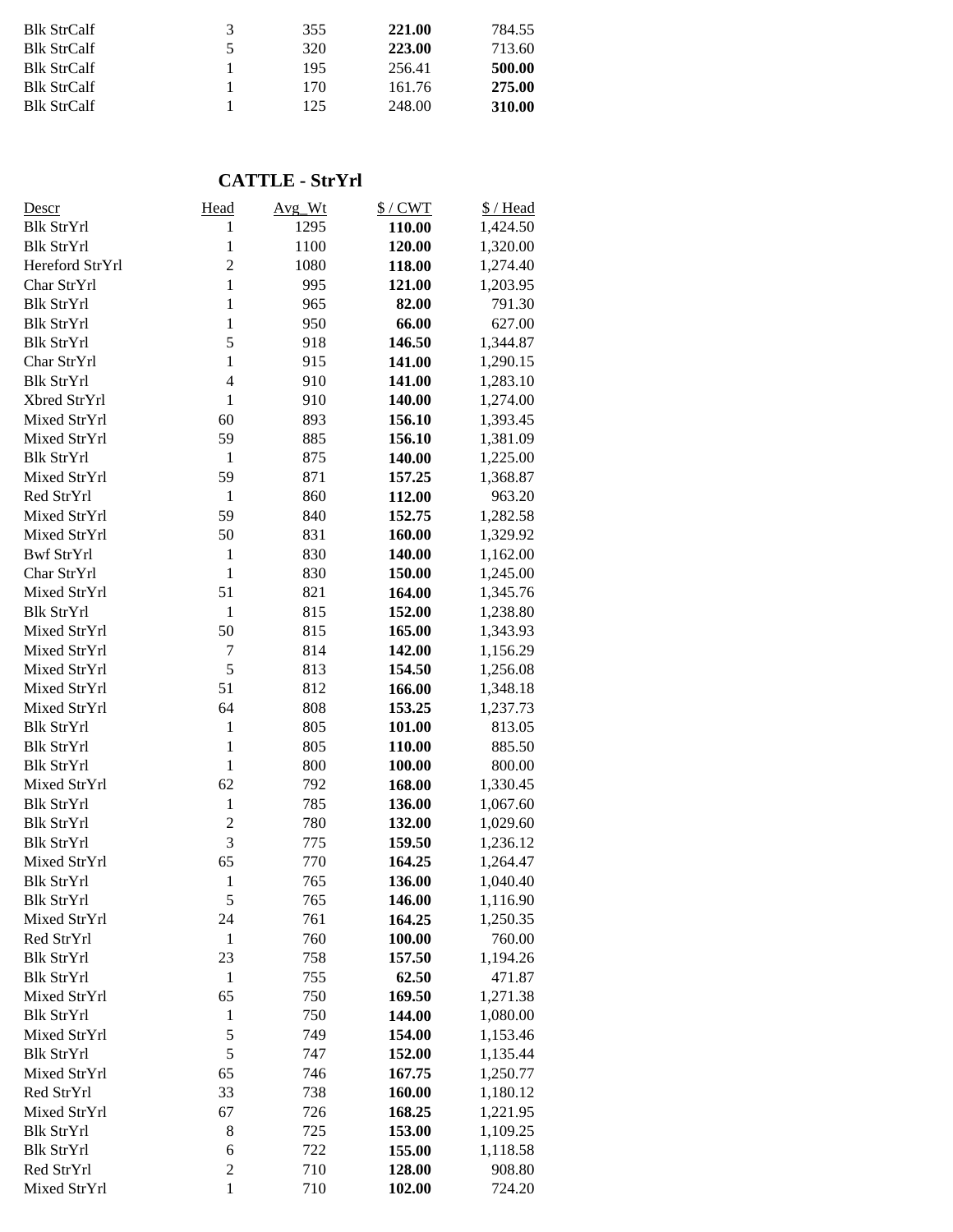| Rwf StrYrl        | $\mathbf{1}$     | 700 | 143.00 | 1,001.00 |
|-------------------|------------------|-----|--------|----------|
| <b>Blk StrYrl</b> | $\mathbf{1}$     | 695 | 145.00 | 1,007.75 |
| Char StrYrl       | $\overline{2}$   | 695 | 152.00 | 1,056.40 |
|                   |                  |     |        |          |
| <b>Blk StrYrl</b> | $\overline{2}$   | 693 | 159.00 | 1,101.08 |
| Mixed StrYrl      | 8                | 691 | 156.00 | 1,077.38 |
|                   |                  |     |        |          |
| <b>Blk StrYrl</b> | $\overline{7}$   | 687 | 150.00 | 1,030.71 |
| <b>Blk StrYrl</b> | 9                | 679 | 153.00 | 1,039.55 |
|                   |                  |     |        |          |
| <b>Blk StrYrl</b> | 6                | 664 | 155.00 | 1,029.46 |
| <b>Bwf StrYrl</b> | $\mathbf{1}$     | 655 | 154.00 | 1,008.70 |
| <b>Blk StrYrl</b> | $\overline{c}$   | 653 | 42.50  | 277.31   |
|                   |                  |     |        |          |
| Mixed StrYrl      | 6                | 651 | 159.00 | 1,034.83 |
| <b>Blk StrYrl</b> | $\mathbf{1}$     | 650 | 162.00 | 1,053.00 |
|                   |                  |     |        |          |
| <b>Blk StrYrl</b> | $\overline{4}$   | 648 | 162.00 | 1,048.95 |
| Mixed StrYrl      | 15               | 644 | 160.00 | 1,030.40 |
| Mixed StrYrl      | 3                | 642 | 144.00 | 924.00   |
|                   |                  |     |        |          |
| Red StrYrl        | $\mathbf{1}$     | 640 | 135.00 | 864.00   |
| <b>Blk StrYrl</b> | $\mathbf{1}$     | 630 | 115.00 | 724.50   |
|                   |                  |     |        |          |
| Mixed StrYrl      | 3                | 627 | 155.00 | 971.33   |
| Mixed StrYrl      | 24               | 626 | 170.50 | 1,067.76 |
|                   |                  |     | 149.00 |          |
| <b>Blk StrYrl</b> | 7                | 625 |        | 931.25   |
| <b>Blk StrYrl</b> | $\mathbf{1}$     | 625 | 164.00 | 1,025.00 |
| Red StrYrl        | $\mathbf{1}$     | 625 | 159.00 | 993.75   |
|                   |                  |     |        |          |
| <b>Blk StrYrl</b> | $\overline{7}$   | 623 | 169.00 | 1,052.63 |
| Mixed StrYrl      | $\overline{7}$   | 616 | 154.00 | 949.30   |
|                   |                  |     |        |          |
| <b>Blk StrYrl</b> | $\mathbf{1}$     | 610 | 153.00 | 933.30   |
| <b>Blk StrYrl</b> | $\overline{7}$   | 610 | 160.00 | 976.00   |
| <b>Blk StrYrl</b> | $\mathbf{1}$     | 605 | 150.00 | 907.50   |
|                   |                  |     |        |          |
| Red StrYrl        | 9                | 598 | 169.00 | 1,011.18 |
| <b>Blk StrYrl</b> | $\mathbf{1}$     | 595 | 120.00 | 714.00   |
|                   |                  |     |        |          |
| Mixed StrYrl      | 3                | 587 | 167.00 | 979.73   |
| Mixed StrYrl      | 23               | 585 | 168.00 | 982.43   |
| Mixed StrYrl      | 14               | 576 | 175.75 | 1,011.82 |
|                   |                  |     |        |          |
| <b>Blk StrYrl</b> | $\overline{c}$   | 575 | 172.00 | 989.00   |
| <b>Blk StrYrl</b> | 8                | 572 | 172.00 | 983.63   |
|                   |                  |     |        |          |
| <b>Blk StrYrl</b> | $\mathbf{1}$     | 570 | 125.00 | 712.50   |
| Mixed StrYrl      | 20               | 568 | 173.50 | 985.48   |
| <b>Blk StrYrl</b> |                  | 566 | 171.00 | 967.58   |
|                   | 6                |     |        |          |
| <b>Blk StrYrl</b> | $\mathbf{1}$     | 560 | 159.00 | 890.40   |
| Red StrYrl        | $\mathbf{1}$     | 555 | 50.00  | 277.50   |
|                   |                  |     |        |          |
| <b>Blk StrYrl</b> | 3                | 555 | 170.00 | 943.50   |
| Mixed StrYrl      | $\overline{c}$   | 550 | 156.00 | 858.00   |
| Mixed StrYrl      | 5                | 537 | 184.00 | 988.08   |
|                   |                  |     |        |          |
| Mixed StrYrl      | 10               | 529 | 173.00 | 915.17   |
| Red StrYrl        | $\mathbf{1}$     | 525 | 155.00 | 813.75   |
|                   |                  |     |        |          |
| <b>Blk StrYrl</b> | $\mathbf 1$      | 520 | 162.00 | 842.40   |
| Mixed StrYrl      | $\overline{2}$   | 518 | 183.00 | 947.03   |
| Mixed StrYrl      | 30               | 516 | 187.00 | 965.54   |
|                   |                  |     |        |          |
| Char StrYrl       | $\sqrt{5}$       | 507 | 170.00 | 861.90   |
| Mixed StrYrl      | 48               | 495 | 187.50 | 927.73   |
|                   |                  |     |        |          |
| <b>Blk StrYrl</b> | 9                | 494 | 172.00 | 850.44   |
| <b>Blk StrYrl</b> | $\mathbf{1}$     | 480 | 41.00  | 196.80   |
| <b>Blk StrYrl</b> | $\mathfrak{2}$   | 475 | 205.50 | 976.13   |
|                   |                  |     |        |          |
| <b>Blk StrYrl</b> | $\sqrt{2}$       | 473 | 185.00 | 874.13   |
| Mixed StrYrl      | $\overline{7}$   | 469 | 194.00 | 909.03   |
|                   |                  |     |        |          |
| Mixed StrYrl      | 9                | 461 | 207.00 | 953.35   |
| Mixed StrYrl      | $\boldsymbol{2}$ | 448 | 185.00 | 827.88   |
| <b>Blk StrYrl</b> | 3                | 443 | 197.00 | 873.37   |
|                   |                  |     |        |          |
| <b>Blk StrYrl</b> | 5                | 440 | 197.50 | 869.00   |
| <b>Blk StrYrl</b> | $\mathbf{1}$     | 395 | 36.00  | 142.20   |
| Red StrYrl        | 1                | 395 | 170.00 | 671.50   |
|                   |                  |     |        |          |
| <b>Blk StrYrl</b> | 10               | 381 | 231.00 | 878.96   |
| Mixed StrYrl      | 21               | 373 | 222.00 | 828.80   |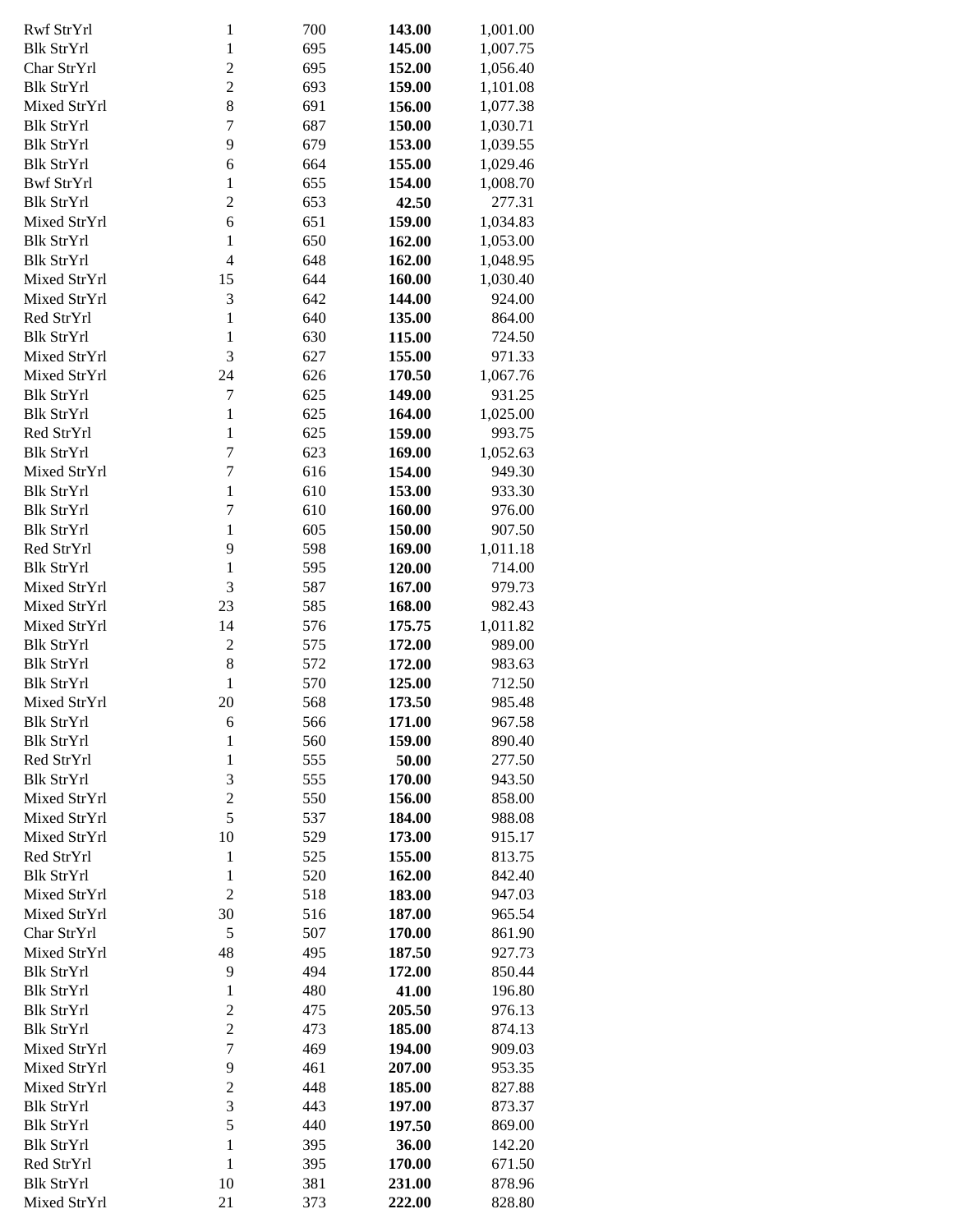| Mixed StrYrl      | 2 | 370 | 222.00 | 821.40 |
|-------------------|---|-----|--------|--------|
| Char StrYrl       |   | 365 | 222.00 | 810.30 |
| <b>Blk StrYrl</b> | 2 | 358 | 223.00 | 797.23 |
| <b>Blk StrYrl</b> | 2 | 353 | 219.00 | 771.98 |
| <b>Blk StrYrl</b> | 3 | 350 | 231.00 | 808.50 |
| Char StrYrl       | 1 | 345 | 220.00 | 759.00 |
| <b>Blk StrYrl</b> |   | 320 | 227.50 | 728.00 |
| <b>Blk StrYrl</b> | 2 | 285 | 158.00 | 450.30 |
| Mixed StrYrl      | 5 | 218 | 263.76 | 575.00 |
| Mixed StrYrl      |   | 185 | 275.68 | 510.00 |
| Rwf StrYrl        |   | 160 | 234.38 | 375.00 |